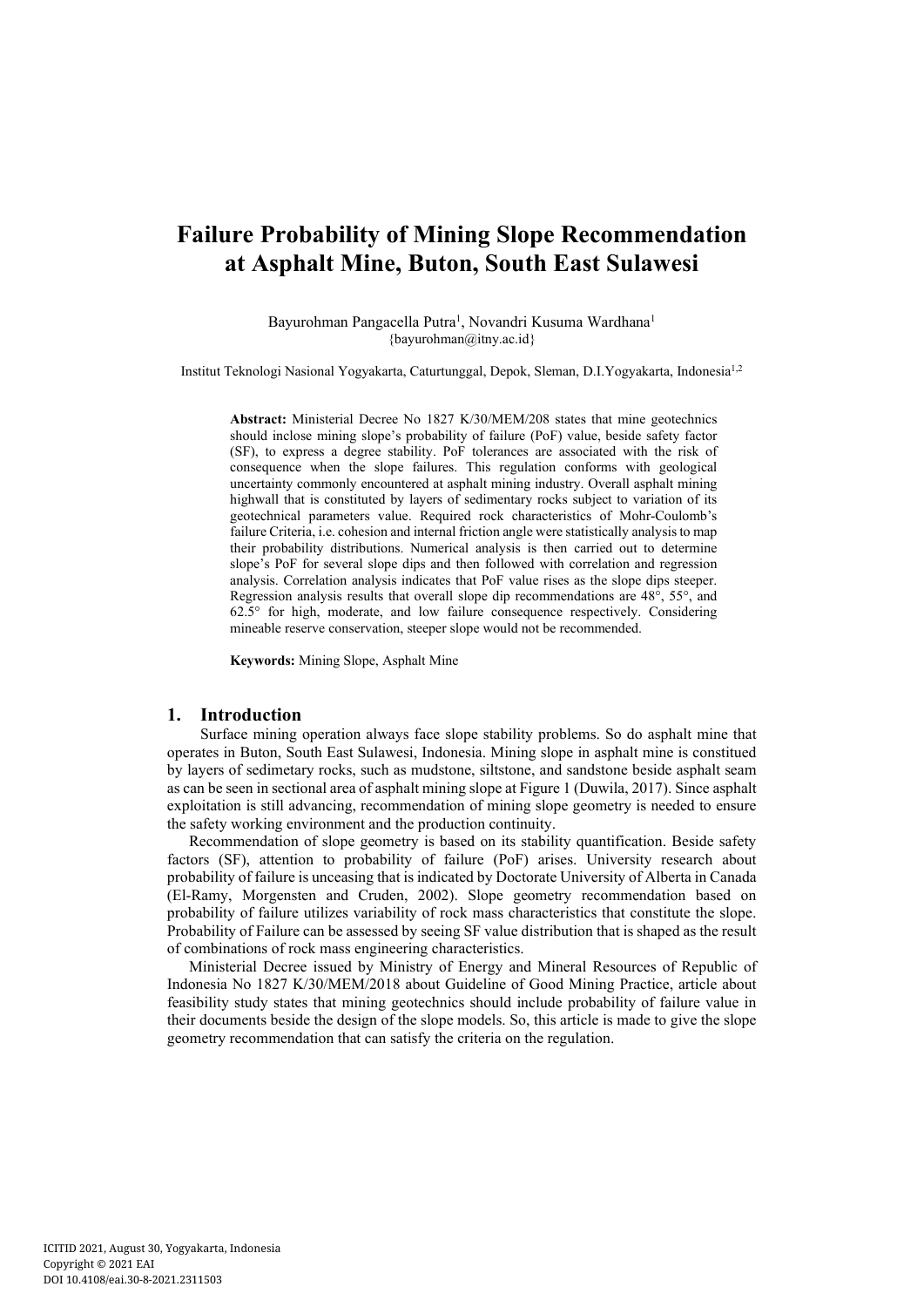# **2. Methodology**

Methodology of the research can be seen as a flow chart in Figure 2. Rock mass characteristics are collected laboratorium test conducted and summarized for a thesis by Duwila (2017). Topography map, rocks distribution, cross sections, and water table elevations are also collected from company's archives.



**Fig. 1.** Cross section E-E' of asphalt mine, Buton, South East Sulawesi

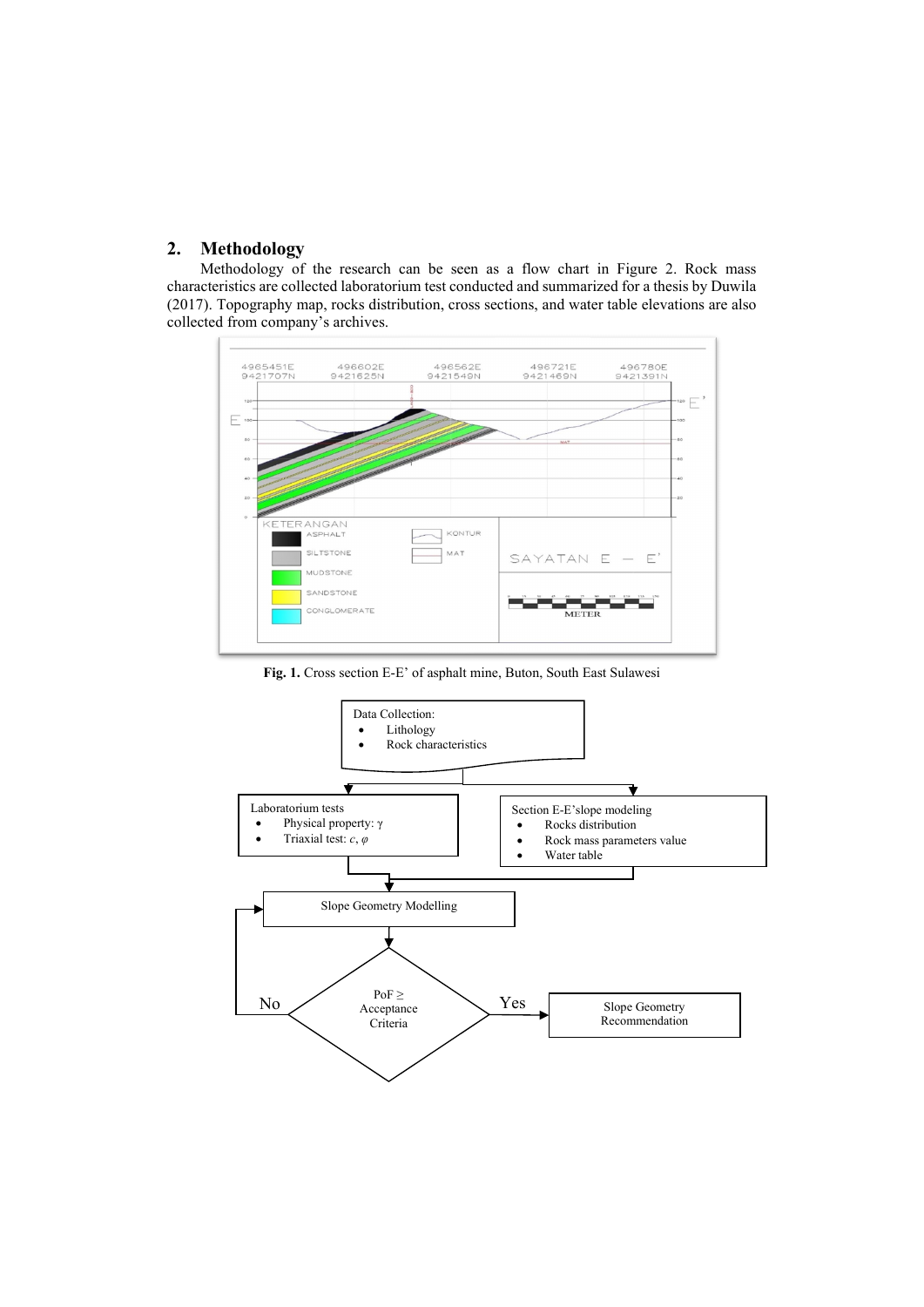#### Numerical method analysis is carried out to determine slope geometry recommendation. **Fig. 2**. Analysis flow chart

Safety Factor and Probability of Failure are calculated using Mohr-Coulomb's failure criteria. The slope geometry that is recommended is one whose Probability of Failure satisfies acceptance criteria stated in Ministerial Decree No 1827 K/30/MEM/2018 (Table 1). Acceptance criterion are based on consequence of failure. Consequence of failure can be interpreted as how high the cost would be paid to remediate the impact. Should the cost higher, the consequence also higher and it is indicated by the PoF with lower tolerance. During mining project, consequence of failure changes depending on the slope importance. Working face and hauling road is considered more important than abandoned or disposal slope since fatality, injury, damage of equipment and closed hauling access could occur.

The variation value of Mohr-Coulomb's rock parameters i.e. cohesion (c) and internal friction angle (*Φ*) are needed. Their values are processed statistically to produce their mean, minimal, maximum, and standard deviation value. Those values would be entered as input data into the numerical program to calculate the probability of failure. Combinations of value of two parameters yields a variety of FS values. Ratio of FS values under 1 with all possible FS values is known as PoF. Illustration that depicts SF and PoF from two variables cohesion and internal friction angle can be seen in Figure 3.

Overall slope stability would be evaluated at several value of its dip. Recommended slope geometry is the ones that give PoF lower than acceptance criteria stated in the Ministerial Decree. As the consequence of failure is a subject to change, more than one slope geometries could be suggested for one slope section. Graphical output would be presented and regression formula would be provided to understand the maximum limit of slope geometry for each level of consequence of failure.

## *1.1. Slope model and failure mode approach*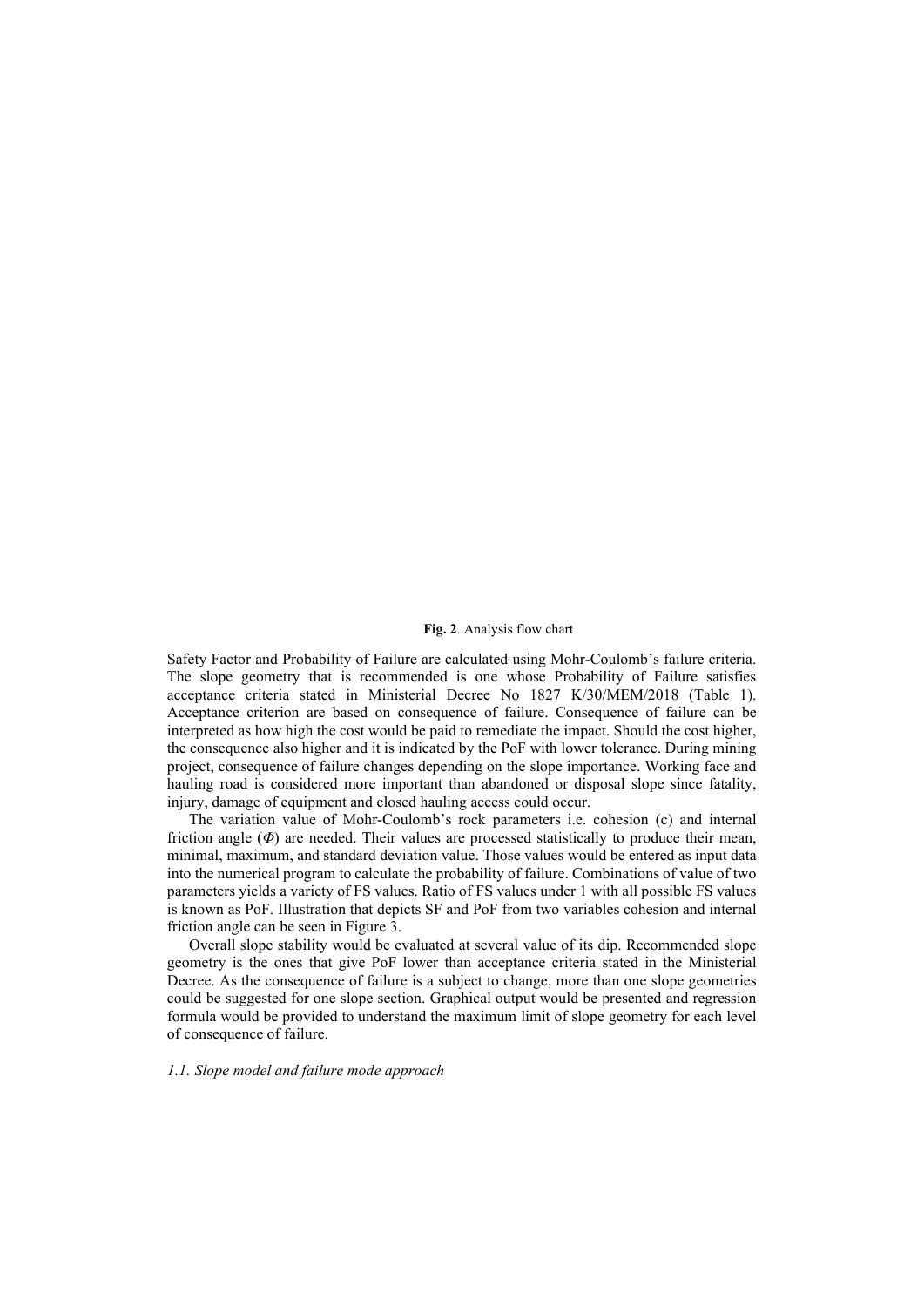Slope model is based on sectional area of mining pit Section E-E'. Mining slope is constituted by prementioned rock layers that dip gently which can be seen at Figure 1. High wall of the mining pit would dip against the layer's dip direction. SF and FoF would be determine on the highwall side of the mining slope.

Considering there are bedding planes between each rock layers, rock slides as plane failure with those bedding plane act as weakness plane where the rocks sliding on. This type of noncircular failure surface is taken as the failure mode to calculate the SF and PoF values of the asphalt mining overall slope.

#### *1.2. Rock characterstics*

For analitical purpose, laboratorium test of rock charateristics are needed. Physical properties test and direct shear test was carried out to determine density (*γ*), cohesion (*c*), and internal friction angle (*Φ*). There are four kinds of rock to be tested, e.g. sandstone, mudstone, siltstone, and asphalt. The laboratorium tests result of geotechical parameters mean value can be seen at Table 2.

As stated before, the variety of rock parameter values are processed statistically. Two parameters from Mohr-Coulomb's failure criteria, cohesion (*c*) and internal friction angle (*Φ*) values of each rock are modeled so they have some required descriptive statistics parameters such as mean value, standard deviation, minimum and maximum value. To give estimation of parameter variability values around mean symmetrically, not skewed toward the bigger or the lesser value, both parameters are considered normally distributed. Rocks density is left fixed at only one value, as it is not a Mohr-Coulomb's failure criteria variable.

## **3. Results**

Results of numerical calculation using Mohr-Coulomb's failure criteria can be seen at Figure 3 – Figure 7 and are summarized in Table 3. Numerical calculation indicates that the PoF value rises as the overall slope angle decreases. At overall slope angle 80°, PoF is 46.1%. Meanwhile, at overall slope angle 70°, PoF is 59.7%. Both of these values of PoF are above acceptance level even for low risk consequence of failure. Thus, overall slope that dips 70° or greater is not recommended for section E-E'.

Decreasing overall slope angle to  $60^{\circ}$ ,  $50^{\circ}$ , and  $40^{\circ}$ , the corresponding PoF are 19.9%, 5.5%, and 1.7% respectively. From these three results, one can see that for low risk consequence, overall slope with dips 60° is acceptable. Meanwhile for medium risk consequence, overall slope with dips 50° is acceptable, and for high risk consequence, overall slope with dips 40° is acceptable.

| Slope type       | Consequences of<br>Failure | Acceptance Criteria                 |                               |                                 |  |
|------------------|----------------------------|-------------------------------------|-------------------------------|---------------------------------|--|
|                  |                            | <b>Static Safety</b><br>Factor (SF) | Dinamic Safety<br>Factor (SF) | Probability of<br>Failure (PoF) |  |
| Single Slope     | Medium to High             | L.                                  | N/A                           | $25 - 50\%$                     |  |
| Inter-ramp       | Low                        | $1.15 - 1.2$                        | 1.0                           | $25\%$                          |  |
|                  | Moderate                   | $1.2 - 1.3$                         | 1.0                           | $20\%$                          |  |
|                  | High                       | $1.2 - 1.3$                         | 1.1                           | $10\%$                          |  |
| Overall<br>Slope | Low                        | $1.2 - 1.3$                         | 1.0                           | $15 - 20 \%$                    |  |
|                  | Moderate                   | 1.3                                 | 1.05                          | $10\%$                          |  |
|                  | High                       | $1.3 - 1.5$                         | 1.1                           | $5\%$                           |  |

*Table 1. PoF classification by slope's consequence of failure (Ministry of Energy and Mineral Resources of Republic of Indonesia No 1827 K/30/MEM/2018)*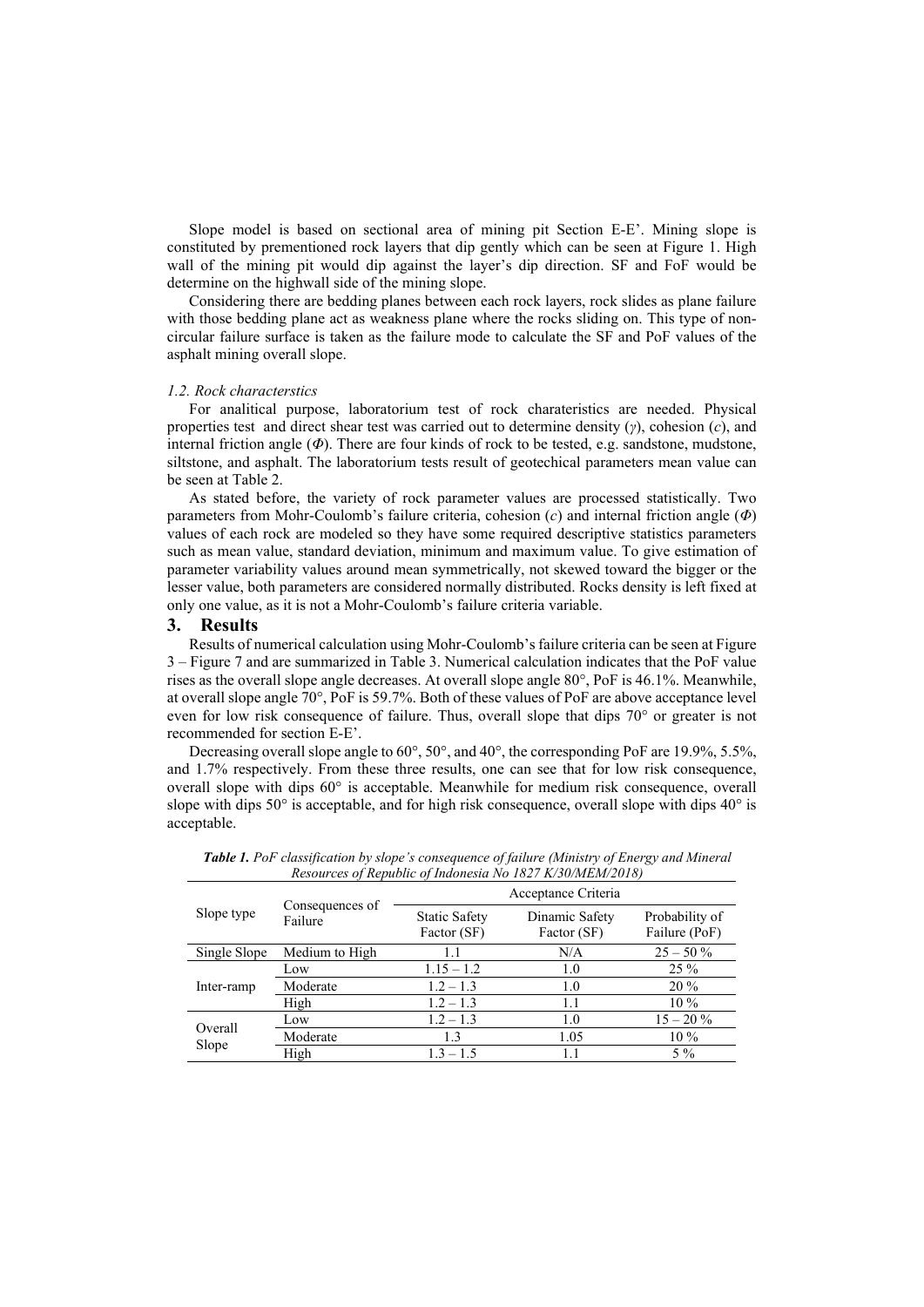|                  | Density<br>(MN/m <sup>3</sup> ) | $\sigma_{ci}$ (MPa) | c(MPa)   | $\Phi$ (°) | $\sigma_t$ (MPa) |
|------------------|---------------------------------|---------------------|----------|------------|------------------|
| Asphalt          | 0.0156                          | 0,575847            | 0,080712 | 26,3176    | $-0,00175$       |
| <i>Mudstone</i>  | 0,0192                          | 3,25                | 0.075424 | 17,4773    | $-0,00903$       |
| Siltstone        | 0,0157                          | 161,688             | 0.105107 | 28,2864    | $-0.01208$       |
| Sandstone        | 0,0166                          | 235.244             | 0,180389 | 38,9621    | $-0.01306$       |
| <i>Siltstone</i> | 0,0176                          | 210,915             | 0,145602 | 31,5389    | $-0,02471$       |
| Mudstone         | 0,0196                          | 345,999             | 0.114428 | 23,6302    | $-0.03441$       |

**Table 2**. Mean Value of Rock Mass Characteristics

To optimize the mineable reserve, slope geometries that give boundary value of PoF in each level of risk are needed to be determined. Slope angles at each level of risk consequence of failure limit can be calculated by correlation and regression analysis (Figure 8). Correlation analysis indicated that slope dip has positive relation with PoF value and the regression model could describe 94.05% of parameter value variations.

Using PoF values from each modeled overall slope angles, power regression depicts that PoF is a function of overall slope angle which satisfies  $PoF = 6.10^{-9}$  (Overall Slope Angle)<sup>5.302</sup>. Graphical output from regression and analysis can be seen at Figure 9.

Roof limit of PoF are 5%, 10%, and 20% for high, moderate, and low consequence of failure. When risks of failure consequence are high, the asphalt mining overall slope could be constructed to dip 48°. For moderate risks, slope dip could be steeper up to 55°. For low risks, mining overall slope could be constructed to dip 62.5°. Any steeper, PoF value would pass beyond acceptance criteria, thus unrecommendable.

# **4. Conclusions**

Should consequence of failure higher, tolerance of PoF value would be lower. Asphalt mining Slope with high risks of failure consequence needs to have slope dip only up to 48°. For moderate risks, slope dip could be steeper up to 55°. While For low risks, mining overall slope could be steeper up to 62.5°. Mining with slope dip any steeper would not be acceptable in optimization context.

## **Acknowledgement.**

Authors wishing to acknowledge fund, assistance, and encouragement from ITNY and PT. Kurnia Alam Indonesia for the opportunity to take data of the asphalt mining activities, as well as Ikhwan Duwila, S.T. who researched in the site.

# **References**

[1] Duwila, K. I., 2017. Rock Mass Strength Analysis Based on Laboratory Test and Gelogical Structure Analysis at PT. Karuni Alam Indonesia Lasalimu Subdistrict, Buton District, South East Sulawesi Province. Bacheloral Thesis, Sekolah Tinggi Teknologi Nasional, Yogyakarta

[2] Hoek, E. Bray, J.W. 1981. Rock Slope Engineering 3rd Edition. Institution of Mining and Metalurgy London

[3] Barton, N.R., 1973, Review of a New Strength Criterion for Rock Joint, Engineering Geology, Elsevier.